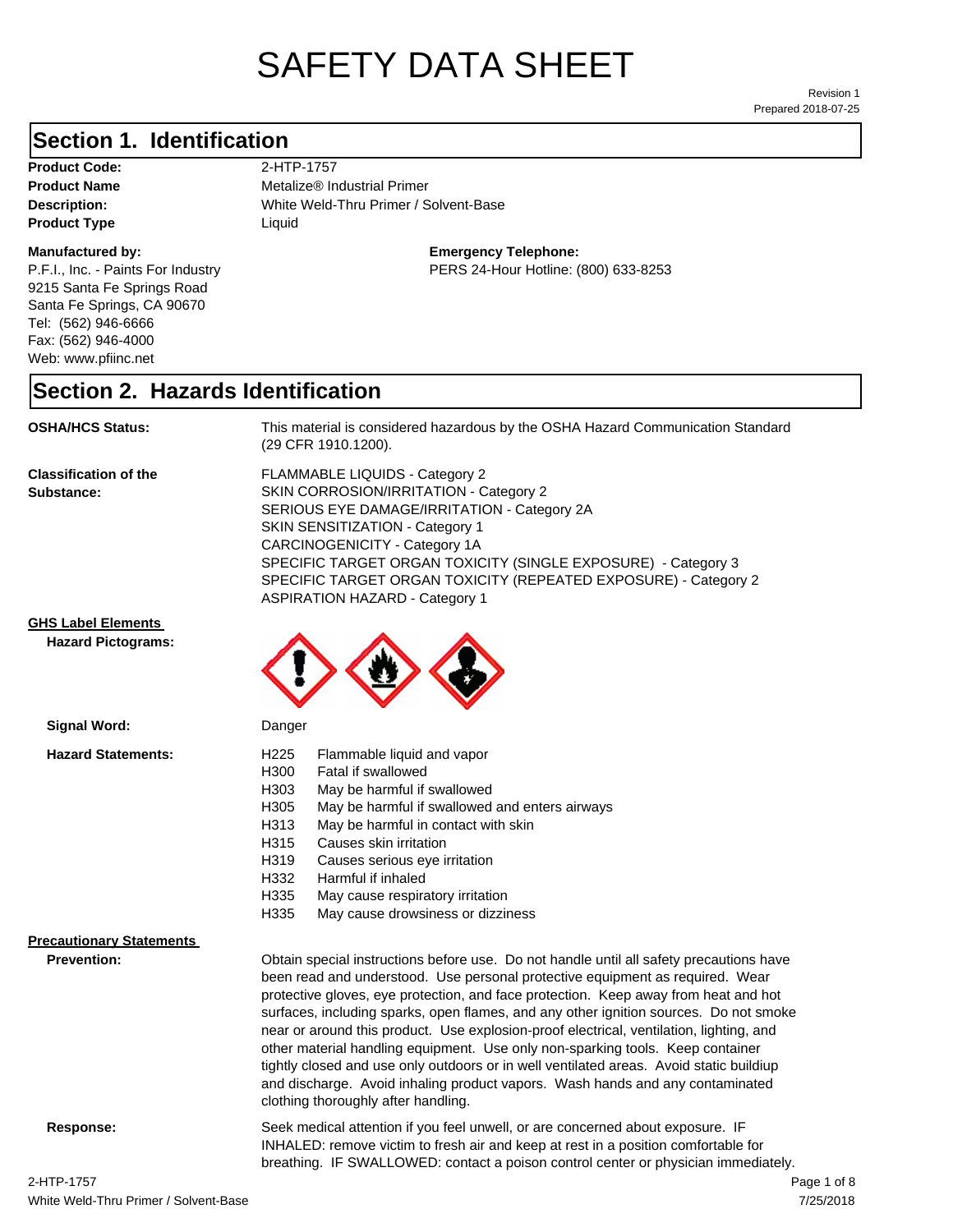|                                             | Do not induce vomiting. IN CASE OF SKIN OR HAIR CONTACT: remove all<br>contaminated clothing, and wash skin with soap and water. If irritation or rash occurs,<br>get medical attention. IF IN EYES: rinse with copious amounts of water for several<br>minutes. Remove contact lenses, if present and easy to do so. If eye irritation persists,<br>seek medical attention.                                                                                                                                                                                                                                                                                                                                                                                                                                                                                                                                                                                                                                             |
|---------------------------------------------|--------------------------------------------------------------------------------------------------------------------------------------------------------------------------------------------------------------------------------------------------------------------------------------------------------------------------------------------------------------------------------------------------------------------------------------------------------------------------------------------------------------------------------------------------------------------------------------------------------------------------------------------------------------------------------------------------------------------------------------------------------------------------------------------------------------------------------------------------------------------------------------------------------------------------------------------------------------------------------------------------------------------------|
| <b>Storage &amp; Disposal:</b>              | Store in a locked and secure environment. Store in a cool, well ventilated area away<br>from direct sunlight and heat. Dispose of contents and container in accordance with all<br>local, regional, state, and federal regulations.                                                                                                                                                                                                                                                                                                                                                                                                                                                                                                                                                                                                                                                                                                                                                                                      |
| <b>Supplemental Label</b><br>Elements:      | Ensure adequate ventilation at all times when using this product and when sanding the<br>dried film. Wear an appropriate, NIOSH approved particulate respirator. Follow all<br>respirator manufacturer's directions for proper use. Abrading or sanding this product's<br>dried film may release crystalline silica which has been shown to cause lung damage<br>and may cause cancer following long term exposure. Rags, sandpaper, steel wool,<br>and other abrading materials or waste containing this product may spontaneously<br>combust when improperly disposed of. Product contains solvents which can cause<br>permanent brain and nervous system damage. Intentional misuse by concentrating<br>and inhaling the contents of this product can be harmful or fatal. Do not transfer<br>contents to another container.<br>PROPOSITION 65 WARNING: this product contains chemicals known to the State of<br>California to cause cancer and birth defects or other reproductive harm.<br>FOR INDUSTRIAL USE ONLY. |
| <b>Hazards not otherwise</b><br>classified: | None known.                                                                                                                                                                                                                                                                                                                                                                                                                                                                                                                                                                                                                                                                                                                                                                                                                                                                                                                                                                                                              |

## **Section 3. Composition/Information on Ingredients**

| Chemical Name / CAS No                                                              |
|-------------------------------------------------------------------------------------|
| Calcium Carbonate<br>1317-65-3<br>20 to 30%                                         |
| Talc<br>14807-96-6<br>20 to 30%                                                     |
| <b>Regular Mineral Spirits</b><br>64741-41-9<br>10 to 20%<br>Vapor Pressure: 2 mmHg |
| Zinc Oxide<br>1314-13-2<br>5 to 10%                                                 |
| Naphtha<br>64742-89-8<br>5 to 10%<br>Vapor Pressure: 12 mmHg                        |
| <b>Titanium Dioxide</b><br>13463-67-7<br>5 to 10%                                   |
| Acetone<br>67-64-1<br>1 to 5%<br>Vapor Pressure: 30.796 kPA                         |
| Xylene<br>1330-20-7<br>1 to 5%<br>Vapor Pressure: 1.06 kPa                          |

## **Section 4. First Aid Measures**

#### **Description of First Aid Measures**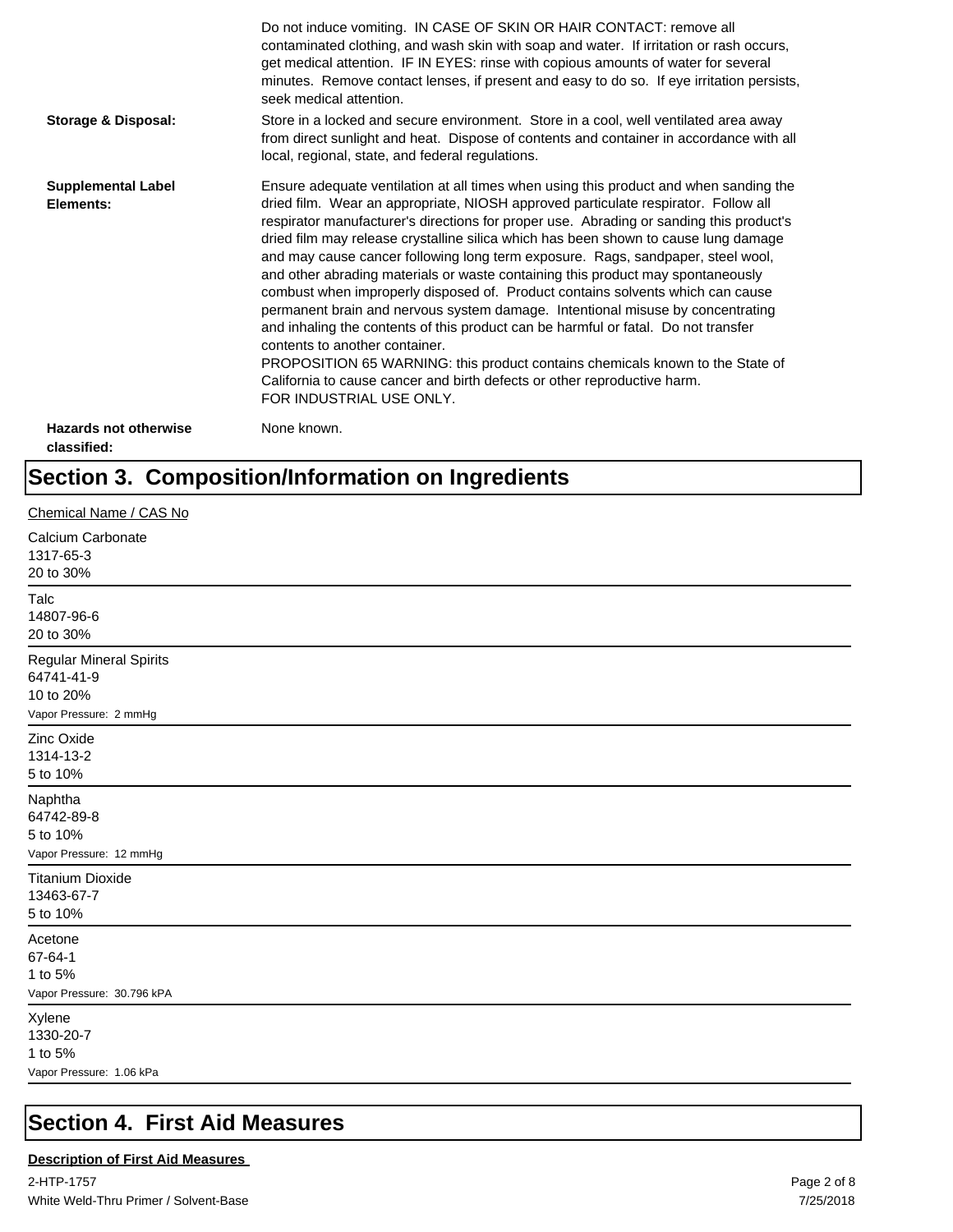| <b>Eye Contact:</b>                                 | Immediately flush eyes with copious amounts of water. Remove any contact lenses.<br>Rinse for at least 10 minutes. Get medical attention.                                                                                                                                                                                                                                                                                                                                                                                                                                                                                                                                                                                                                                                                                             |
|-----------------------------------------------------|---------------------------------------------------------------------------------------------------------------------------------------------------------------------------------------------------------------------------------------------------------------------------------------------------------------------------------------------------------------------------------------------------------------------------------------------------------------------------------------------------------------------------------------------------------------------------------------------------------------------------------------------------------------------------------------------------------------------------------------------------------------------------------------------------------------------------------------|
| Inhalation:                                         | Remove victim to fresh air and maintain in a rest position comfortable for breathing. If<br>fumes are still present, all rescuers should wear appropriate respirators. If victim<br>exhibits irregular breathing, trained personnel should provide artificial respiration or<br>oxygen. Mouth-to-mouth resuscitation may be dangerous. If necessary, contact a<br>poison control center or physician immediately. If victim is unconscious, place in a<br>recovery position and seek medical help immediately. Maintain an open airway for the<br>victim.                                                                                                                                                                                                                                                                             |
| <b>Skin Contact:</b>                                | Wash affected areas with soap and water. Remove contaminated clothing and shoes.<br>Continue to rinse the affected area for at least ten minutes. Get medical attention if<br>discomfort continues. Avoid further exposure in the event of any symptoms or<br>complaints.                                                                                                                                                                                                                                                                                                                                                                                                                                                                                                                                                             |
| Ingestion:                                          | If product is ingested, contact a poison control center or a physician immediately. Do<br>not induce vomitting. Rinse mouth with water and remove dentures, if any. Remove<br>victim to fresh air and keep at rest in a comfortable position to facilitate breathing. If<br>the victim is conscious and the product has been swallowed, provide small quantities of<br>water to drink. Cease if the victim feels sick, as vomitting may be dangerous.<br>Aspiration hazard if swallowed. This product can enter the lungs and cause damage.<br>If vomitting occurs, the head should be kept low so that vomit does not enter the lungs.<br>Never administer anything by mouth to an unconscious person. If unconscious, place<br>in a recovery position while medical attention is sought. Maintain an open airway for<br>the victim. |
| <b>Potential Acute Health Effects</b>               |                                                                                                                                                                                                                                                                                                                                                                                                                                                                                                                                                                                                                                                                                                                                                                                                                                       |
| <b>Eye Contact:</b>                                 | Causes serious eye irritation.                                                                                                                                                                                                                                                                                                                                                                                                                                                                                                                                                                                                                                                                                                                                                                                                        |
| Inhalation:                                         | Can cause central nervous system depression. May cause drowsiness and dizziness<br>as well as respiratory irritation.                                                                                                                                                                                                                                                                                                                                                                                                                                                                                                                                                                                                                                                                                                                 |
| <b>Skin Contact:</b>                                | Causes skin irritation. May cause an allergic skin reaction.                                                                                                                                                                                                                                                                                                                                                                                                                                                                                                                                                                                                                                                                                                                                                                          |
| Ingestion:                                          | Can cause central nervous system depression. May be fatal if swallowed and allowed<br>to enter airways. Irritating to mouth, throat and stomach.                                                                                                                                                                                                                                                                                                                                                                                                                                                                                                                                                                                                                                                                                      |
| Over-Exposure Signs & Symptoms                      |                                                                                                                                                                                                                                                                                                                                                                                                                                                                                                                                                                                                                                                                                                                                                                                                                                       |
| <b>Eye Contact:</b>                                 | Adverse symptoms may include: pain or irritation, watering, redness.                                                                                                                                                                                                                                                                                                                                                                                                                                                                                                                                                                                                                                                                                                                                                                  |
| Inhalation:                                         | Adverse symptoms may include: respiratory tract irritation, coughing, nausea or<br>vomiting, headache, drowsiness or fatigue, dizziness or vertigo, unconsciousness.                                                                                                                                                                                                                                                                                                                                                                                                                                                                                                                                                                                                                                                                  |
| <b>Skin Contact:</b>                                | Adverse symptoms may include: irritation, redness.                                                                                                                                                                                                                                                                                                                                                                                                                                                                                                                                                                                                                                                                                                                                                                                    |
| Ingestion:                                          | Adverse symptoms may include: nausea, vomiting.                                                                                                                                                                                                                                                                                                                                                                                                                                                                                                                                                                                                                                                                                                                                                                                       |
|                                                     | <u>Indication of immediate medical attention and special treatment needed</u>                                                                                                                                                                                                                                                                                                                                                                                                                                                                                                                                                                                                                                                                                                                                                         |
| <b>Notes to Physician:</b>                          | Treat symptomatically. Contact poison treatment specialists if large quantities have<br>been ingested or inhaled.                                                                                                                                                                                                                                                                                                                                                                                                                                                                                                                                                                                                                                                                                                                     |
| <b>Specific Treatments:</b>                         | None specified.                                                                                                                                                                                                                                                                                                                                                                                                                                                                                                                                                                                                                                                                                                                                                                                                                       |
| <b>Protection of First Aid</b><br><b>Providers:</b> | No action should be taken involving any personal risk or without proper training. If<br>fumes are still present, rescuers should wear appropriate respirators or a self<br>contained breathing apparatus. Mouth-to-mouth resuscitation may be dangerous for<br>the first aid provider. Wash all contaminated clothing with soap and water before<br>removal.                                                                                                                                                                                                                                                                                                                                                                                                                                                                          |

| <u>Extinguishing Media</u> |                                                                                                                                                                                                                                                                                                                                                       |
|----------------------------|-------------------------------------------------------------------------------------------------------------------------------------------------------------------------------------------------------------------------------------------------------------------------------------------------------------------------------------------------------|
| <b>Suitable Media:</b>     | Dry chemical, CO2, water spray (fog), foam, dry sand.                                                                                                                                                                                                                                                                                                 |
| Unsuitable Media:          | Do not use water jet.                                                                                                                                                                                                                                                                                                                                 |
| <b>Specific Hazards:</b>   | The material contains flammable liquid and vapor. Closed containers may explode<br>when exposed to extreme heat as a result of buildup of steam. Vapors may form<br>explosive mixtures with air. Vapors can travel to a source of ignition and flash back.<br>Keep containers tightly closed and isolate from heat, electrical equipment, sparks, and |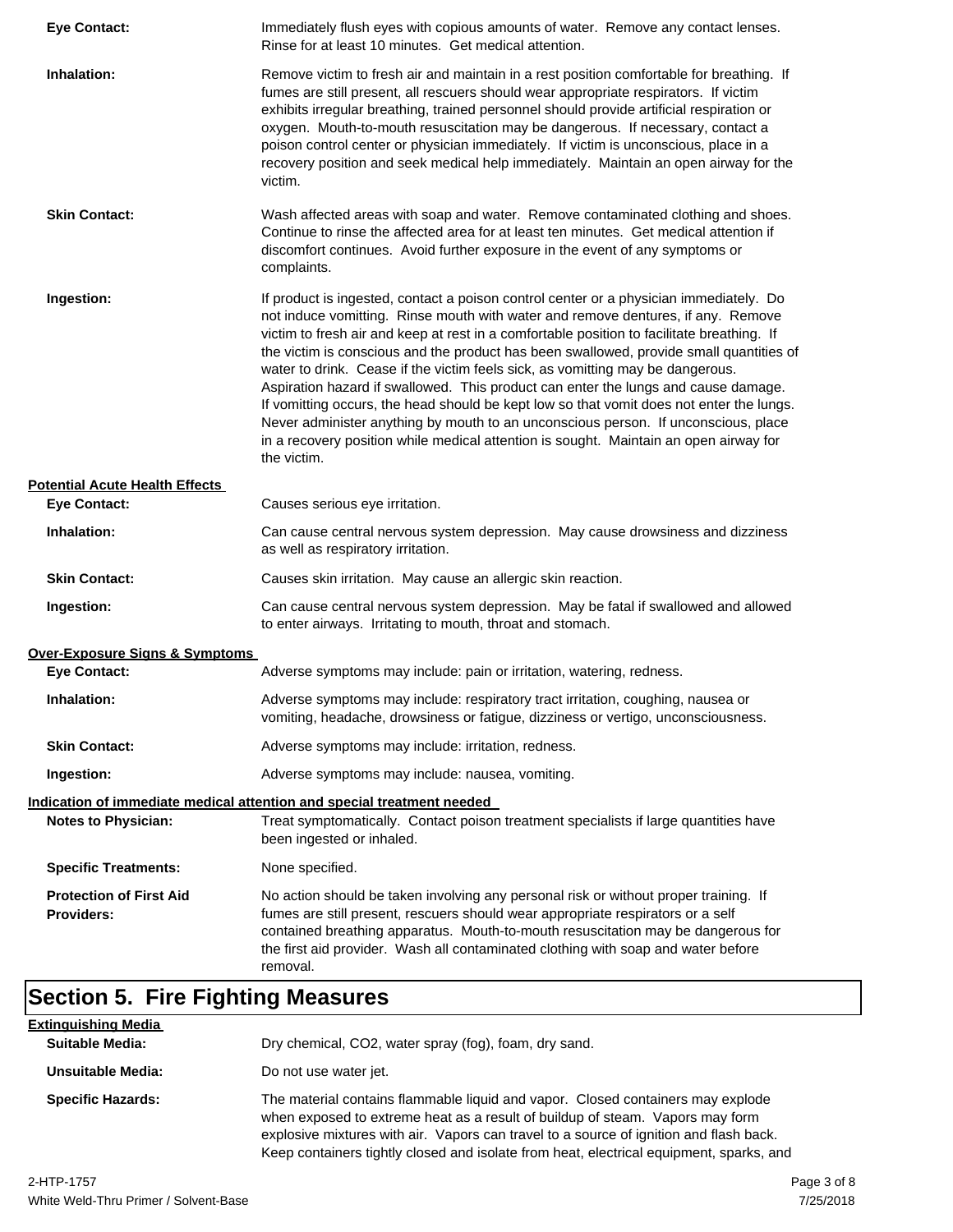open flames. No unusual fire or explosion hazards noted. Water may be used to cool closed containers to prevent pressure buildup and possible autoignition or explosion. Evacuate area and fight fire from safe distance. Containers may explode when heated. Firefighters should wear appropriate protective equipment and self-contained breathing apparatus with a full face-piece operated in positive pressure mode.

#### **Section 6. Accidental Release Measures**

| <b>Environmental Precautions:</b>                               | Avoid dispersal of spilled material and runoff from contacting soil, waterways, drains,<br>and sewers. Inform the relevant authorities if the product has caused environmental<br>pollution.                                                                                                                                                                                                                                                                                                                                                                                        |
|-----------------------------------------------------------------|-------------------------------------------------------------------------------------------------------------------------------------------------------------------------------------------------------------------------------------------------------------------------------------------------------------------------------------------------------------------------------------------------------------------------------------------------------------------------------------------------------------------------------------------------------------------------------------|
| <b>Steps to be Taken if Material</b><br>is Released or Spilled: | Contain spilled liquid with sand or earth. Do not use combustible materials such as<br>sawdust. Eliminate all ignition sources and use explosion-proof equipment. Place<br>material in a container and dispose of according to local, regional, state, and federal<br>regulations. Ventilate area and remove product with inert absorbent and non-sparking<br>tools. Do not incinerate closed containers.                                                                                                                                                                           |
| <b>Small Spills:</b>                                            | Stop leak if doing so can be done without risk. Remove containers from spill area.<br>Use non-sparking tools. Dilute with water and mop up if water-soluble. If not<br>water-soluble, absorb with inert dry material and place in appropriate waste container.<br>Dispose of via a licensed waste disposal contractor.                                                                                                                                                                                                                                                              |
| Large Spills:                                                   | Stop leak if doing so can be done without risk. Remove containers from spill area.<br>Use non-sparking tools. Approach the release from upwind. Prevent entry into<br>sewers, waterways, basements, or confined areas. Wash spillages into an effluent<br>treatment plant or proceed as follows: contain and collect spillage with inert absorbent<br>materials and place in a container for disposal according to local regulations. Dispose<br>of via a licensed waste disposal contractor. See Section 1 for emergency contact<br>information and Section 13 for waste disposal. |

#### **Section 7. Handling and Storage**

**Handling:** Wash thoroughly after handling. Eating, drinking, and smoking should be prohibited in areas where this material is handled, stored, and processed. Wash hands and face before eating or drinking. Remove contaminated clothing and launder before reuse. Use only with adequate ventilation. Follow all SDS and label precautions even after container is emptied, as it may retain product residues. Avoid breathing fumes, vapors, or mist. Avoid contact with eyes, skin, and clothing.

Storage: Store in a dry, cool, well ventilated place. Keep container tightly closed while not in use. Isolate from heat, electrical equipment, sparks, and open flame. Do not store above 120 degrees Fahrenheit. Store large quantities in buildings designed and protected for storage of NFPA Class II combustible liquids. Protect from heat, moisture, and foreign materials.

#### **Section 8. Exposure Controls/Personal Protection**

| Chemical Name / CAS No<br>Calcium Carbonate<br>1317-65-3<br>20 to 30%               | <b>OSHA Exposure Limits</b><br>$15 \text{ mg/m}$ | <b>ACGIH Exposure Limits</b><br>$10$ mg/m $3$ | <b>Other Exposure Limits</b> |
|-------------------------------------------------------------------------------------|--------------------------------------------------|-----------------------------------------------|------------------------------|
| <b>Talc</b><br>14807-96-6<br>20 to 30%                                              | 20 mppcf                                         | $2$ mg/m $3$                                  |                              |
| <b>Regular Mineral Spirits</b><br>64741-41-9<br>10 to 20%<br>Vapor Pressure: 2 mmHg | $100$ ppm                                        | 100 ppm                                       |                              |
| Zinc Oxide<br>1314-13-2<br>5 to 10%                                                 | $5 \text{ mg/m}$                                 |                                               |                              |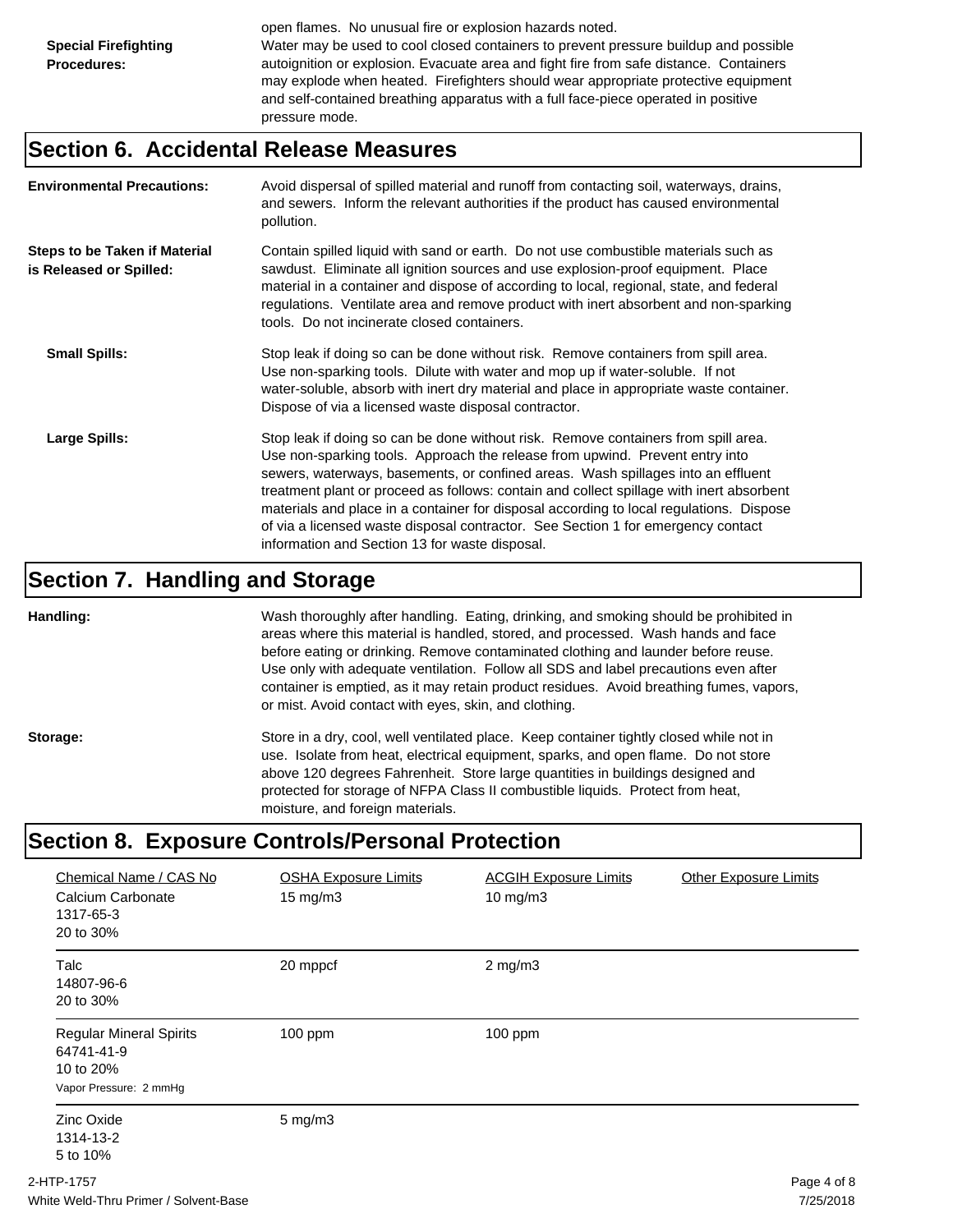| Naphtha<br>64742-89-8<br>5 to 10%<br>Vapor Pressure: 12 mmHg | 500 ppm                                                                                                                                                                                                                                                                                                                                                                                                                                                                                                                                                                                                                                                                                                                                                                                                               | 300 ppm                                                                             |
|--------------------------------------------------------------|-----------------------------------------------------------------------------------------------------------------------------------------------------------------------------------------------------------------------------------------------------------------------------------------------------------------------------------------------------------------------------------------------------------------------------------------------------------------------------------------------------------------------------------------------------------------------------------------------------------------------------------------------------------------------------------------------------------------------------------------------------------------------------------------------------------------------|-------------------------------------------------------------------------------------|
| <b>Titanium Dioxide</b><br>13463-67-7<br>5 to 10%            | 5 mg/m3                                                                                                                                                                                                                                                                                                                                                                                                                                                                                                                                                                                                                                                                                                                                                                                                               | 10 mg/m3                                                                            |
| Acetone<br>67-64-1<br>1 to 5%<br>Vapor Pressure: 30.796 kPA  | 1,000 ppm                                                                                                                                                                                                                                                                                                                                                                                                                                                                                                                                                                                                                                                                                                                                                                                                             | 500 ppm                                                                             |
| Xylene<br>1330-20-7<br>1 to 5%<br>Vapor Pressure: 1.06 kPa   | 100 ppm                                                                                                                                                                                                                                                                                                                                                                                                                                                                                                                                                                                                                                                                                                                                                                                                               | 100 ppm                                                                             |
| <b>Engineering Controls:</b>                                 | Use process enclosures, local exhaust ventilation, or other engineering controls to<br>keep worker exposure to airborne contaminants below any recommended or statutory<br>limits. The engineering controls also need to keep gas, vapor, or dust concentrations<br>below any lower explosive limits. Use explosion-proof ventilation equipment.                                                                                                                                                                                                                                                                                                                                                                                                                                                                      |                                                                                     |
| <b>Environmental Controls:</b>                               | Emissions from ventilation or work process equipment should be checked to ensure<br>they comply with the requirements of environmental protection legislation. In some<br>cases, fume scrubbers, filters, and other engineering modifications to the process<br>equipment may be required to reduce emissions to acceptable levels.                                                                                                                                                                                                                                                                                                                                                                                                                                                                                   |                                                                                     |
| <b>Respiratory Protection:</b>                               | Use a properly fitted, air-purifying or air-fed respirator complying with an approved<br>standard if a risk assessment indicates this is necessary. Respiratory protection<br>programs that meet OSHA 1910.134 and ANSI Z88.2 requirements must be followed<br>when workplace conditions warrant a respirator's use. A NIOSH/MSHA approved<br>respirator with an organic vapor cartridge may be permissible under circumstances<br>where airborne concentrations are expected to exceed exposure limits. Protection<br>provided by air purifying respirators is limited. Use a positive pressure, air supplied<br>respirator if there is any potential for an uncontrolled release, exposure levels are not<br>known, or in any circumstances where air purifying respirators may not provide<br>adequate protection. |                                                                                     |
| <b>Skin Protection:</b>                                      | Use impervious, chemical resistant gloves to prevent prolonged skin contact and<br>absorption of material through the skin. Nitrile or neoprene gloves may afford<br>adequate protection. Personal protective equipment for the body should be selected<br>based on the task being performed and the risks involved, and should be approved by<br>a specialist before handling this product. Where there is a risk of ignition from static<br>electricity, wear anti-static protective clothing. For best protection, the clothing should<br>include anti-static boots, gloves, and overalls. Appropriate footwear should always be<br>used.                                                                                                                                                                          |                                                                                     |
| Eye Protection:                                              | times to protect against splashes of liquids.                                                                                                                                                                                                                                                                                                                                                                                                                                                                                                                                                                                                                                                                                                                                                                         | Safety eyewear, such as splash goggles or a full face shield, should be worn at all |
| <b>Hygienic Measures:</b>                                    | Wash thoroughly with soap and water before eating, drinking, or smoking. Remove<br>contaminated clothing immediately and launder before reuse.                                                                                                                                                                                                                                                                                                                                                                                                                                                                                                                                                                                                                                                                        |                                                                                     |

#### **Section 9. Physical and Chemical Properties** Physical State: Liquid

| Odor:                   | Solvent odor      |
|-------------------------|-------------------|
| Vapor Density           | Heavier than air  |
| Vapor Density           | 4.19              |
| Vapor Pressure          | 8 kPA             |
| <b>Evaporation Rate</b> | Slower than ether |
| <b>Boiling Range</b>    | 56 to 157 C       |
|                         |                   |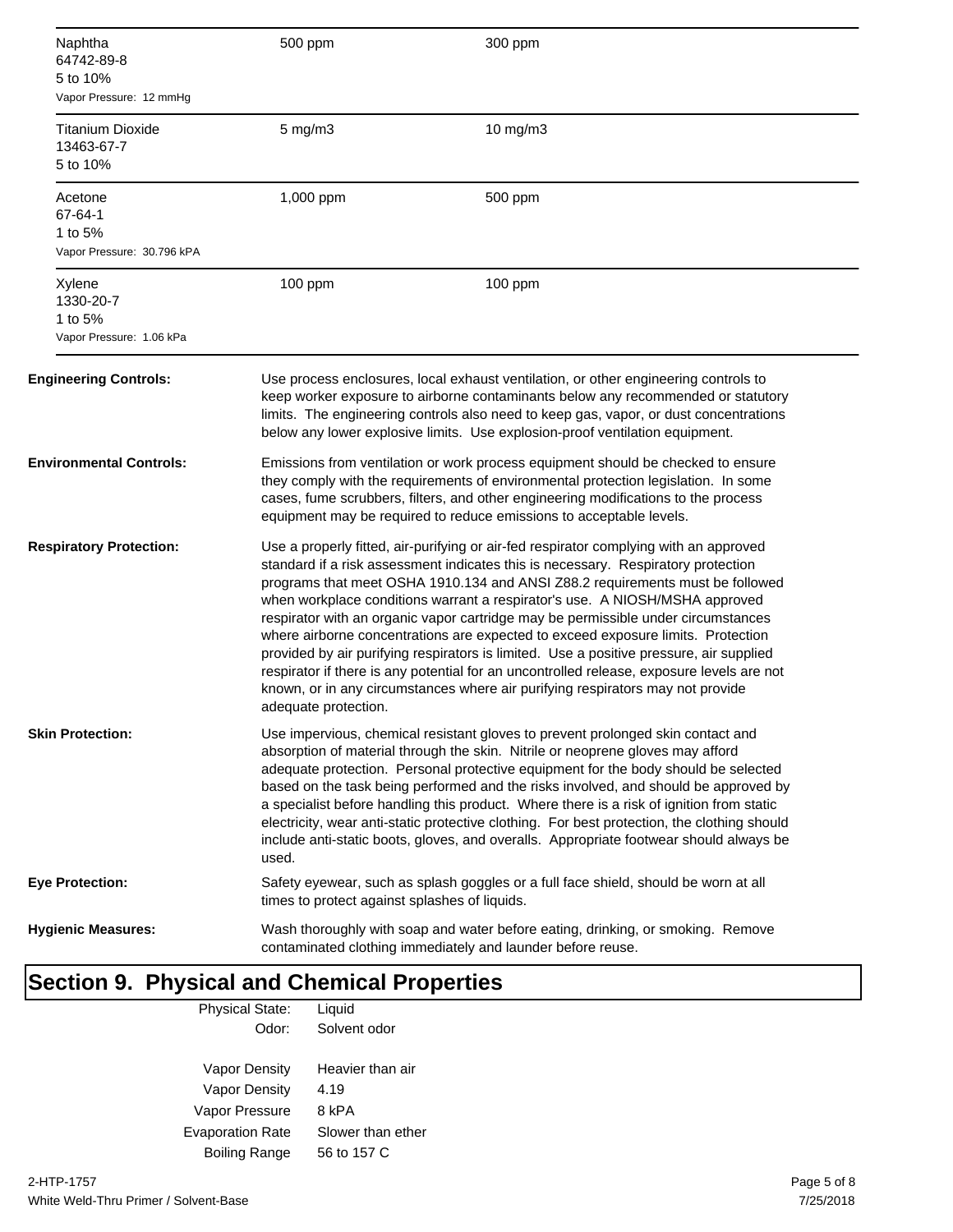| Specific Gravity (SG)         | 1.482          |  |
|-------------------------------|----------------|--|
| Material VOC (Lb / Gal)       | 2.21           |  |
| Material VOC $(q/L)$          | 264.40         |  |
| Coating VOC (Lb/Gal)          | 2.27           |  |
| Coating VOC (g/L)             | 272.02         |  |
| Flash Point:                  | 32 C (90 F)    |  |
| Autoignition:                 | Will not occur |  |
| LEL:                          | 1.0 $%$        |  |
| UEL:                          | 12.8%          |  |
| <b>Partition Coefficient.</b> | Not available  |  |
| n-octanol/water:              |                |  |
| Auto-ignition temperature:    | Not available  |  |

## **Section 10. Stability and Reactivity**

| <b>Conditions to Avoid:</b>      | Avoid temperatures above 120 degrees Fahrenheit. Avoid all possible sources of<br>ignition. Do not pressurize, cut, weld, braze, drill, or expose containers to heat. Do not<br>allow vapor to accumulate in low or confined areas. Avoid contact with strong acid and<br>strong bases. |
|----------------------------------|-----------------------------------------------------------------------------------------------------------------------------------------------------------------------------------------------------------------------------------------------------------------------------------------|
| Incompatibility:                 | Incompatible with strong oxidizing agents.                                                                                                                                                                                                                                              |
| <b>Hazardous Decomposition:</b>  | By open flame, carbon monoxide and carbon dioxide. When heated to decomposition,<br>product emits acrid smoke and irritating fumes. Contains solvents which may form<br>carbon monoxide, carbon dioxide, and formaldehyde.                                                              |
| <b>Hazardous Polymerization:</b> | Will not occur under normal conditions.                                                                                                                                                                                                                                                 |
| Stability:                       | The product is stable.                                                                                                                                                                                                                                                                  |

## **Section 11. Toxicological Information**

| <b>Effects of Over-Exposure</b> |                                                                                                                                                                                                                                                                                                                                                                                                                                                                                                                                                                                                                                                                                                                                                                                                                                                                                                                                                                                                                                                                                                                                                                                                                                                                                                                                                                                                                      |
|---------------------------------|----------------------------------------------------------------------------------------------------------------------------------------------------------------------------------------------------------------------------------------------------------------------------------------------------------------------------------------------------------------------------------------------------------------------------------------------------------------------------------------------------------------------------------------------------------------------------------------------------------------------------------------------------------------------------------------------------------------------------------------------------------------------------------------------------------------------------------------------------------------------------------------------------------------------------------------------------------------------------------------------------------------------------------------------------------------------------------------------------------------------------------------------------------------------------------------------------------------------------------------------------------------------------------------------------------------------------------------------------------------------------------------------------------------------|
| <b>Eye Contact:</b>             | Causes serious eye irritation.                                                                                                                                                                                                                                                                                                                                                                                                                                                                                                                                                                                                                                                                                                                                                                                                                                                                                                                                                                                                                                                                                                                                                                                                                                                                                                                                                                                       |
| <b>Skin Contact:</b>            | Prolonged or repeated skin contact may cause irritation. Allergic reactions are<br>possible.                                                                                                                                                                                                                                                                                                                                                                                                                                                                                                                                                                                                                                                                                                                                                                                                                                                                                                                                                                                                                                                                                                                                                                                                                                                                                                                         |
| Inhalation:                     | Harmful if inhaled. High gas, vapor, mist, or dust concentrations may be harmful if<br>inhaled. Avoid breathing fumes, spray, vapors, or mist. May cause headaches and<br>dizziness. High vapor concentrations are irritating to the eyes, nose, throat, and lungs.<br>Prolonged or excessive inhalation may cause respiratory tract irritation.                                                                                                                                                                                                                                                                                                                                                                                                                                                                                                                                                                                                                                                                                                                                                                                                                                                                                                                                                                                                                                                                     |
| Ingestion:                      | Harmful or fatal if swallowed. Aspiration hazard if swallowed; can enter lungs and<br>cause damage.                                                                                                                                                                                                                                                                                                                                                                                                                                                                                                                                                                                                                                                                                                                                                                                                                                                                                                                                                                                                                                                                                                                                                                                                                                                                                                                  |
| <b>Chronic Hazards:</b>         | High concentrations may lead to central nervous system effects (drowsiness,<br>dizziness, nausea, headaches, paralysis, burred vision) and damage. Reports have<br>associated repeated and prolonged occupational overexposure to solvents with<br>permanent brain and nervous system damage. Contains carbon black pigment.<br>Chronic inflammation, lung fibrosis, and lung tumors have been observed in<br>experimental tests involving rats exposed to excessive concentrations of carbon black<br>and several insoluble dust particles for long periods of time. Tumors have not been<br>observed in other species under similar circumstances. Epidemiological studies of<br>North American workers show no evidence of clinically significant negative health<br>effects from occupational exposure to carbon black. Carbon black is listed as a Group<br>2B - Possibly Carcinogenic to Humans, by IARC and is proposed to be listed as A4 -<br>Not Classified as a Human Carcinogen by the American Conference of Governmental<br>Industrial Hygienists. Significant exposure is unlikely during typical application of this<br>product by roller or brush. Risk of overexposure depends on the duration and level of<br>exposure to dust from such processes as repeated sanding of dried surfaces, or<br>inhalation of spray mist, and the actual concentration of carbon black in the product<br>formula. |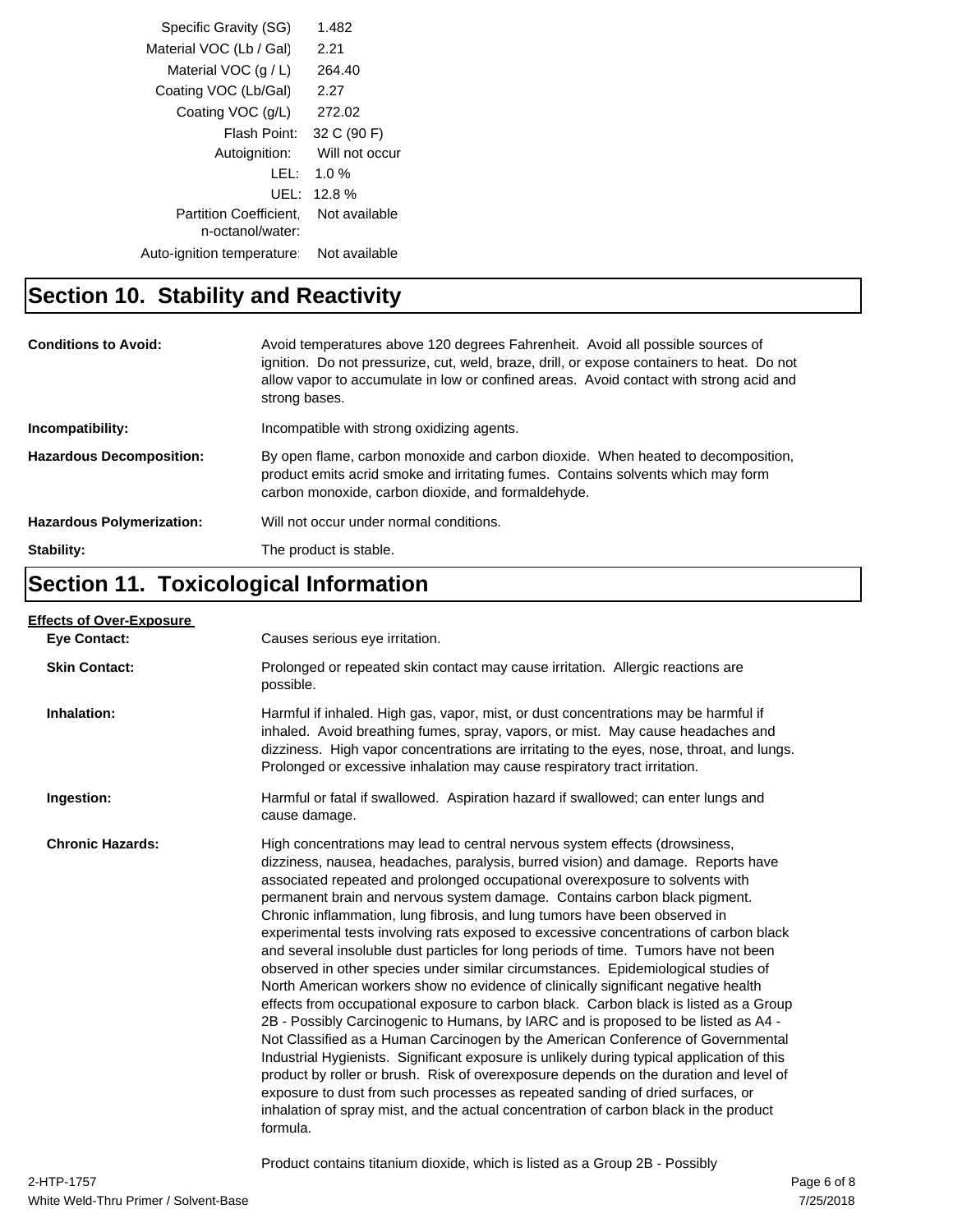|                                 | Carcinogenic to Humans by IARC. No significant exposure to titanium dioxide is<br>anticipated while using this product, in which titanium dioxide is bound to other<br>materials including resin and other pigments, during brush or rolling application.<br>Overexposure risks depend on duration and level of exposure to dust, such as from<br>repeated sanding of this product's dried film, or inhalation of spray mist, and the actual<br>concentration of titanium dioxide in the product formula. For additional information,<br>refer to IARC Monograph, Volume 93, 2010. |
|---------------------------------|------------------------------------------------------------------------------------------------------------------------------------------------------------------------------------------------------------------------------------------------------------------------------------------------------------------------------------------------------------------------------------------------------------------------------------------------------------------------------------------------------------------------------------------------------------------------------------|
| <b>Primary Routes of Entry:</b> | Eye contact, ingestion, inhalation, absorption through the skin, skin contact.                                                                                                                                                                                                                                                                                                                                                                                                                                                                                                     |
| <b>Acute Toxicity Values:</b>   | Acute effects of this product have not been tested. Available data on individual<br>components, if any, will be listed below.                                                                                                                                                                                                                                                                                                                                                                                                                                                      |

#### **Section 12. Ecological Information**

**Ecological Information:** Product is a mixture of listed components.

#### **Section 13. Disposal Information**

**Disposal Considerations:** The generation of waste should be avoided or minimized wherever possible. Disposal of this product, solutions, and any by-products should at all times comply with relevant environmental protection regulations and waste disposal regulations, in addition to any local or regional restrictions which may be in effect. Surplus and non-recyclable products should be disposed of via a licensed waste disposal contractor. Waste should not be disposed of untreated to the sewer unless fully compliant with the requirements of all authorities with jurisdiction. Waste packaging should be recycled whenever possible. Incineration or landfill should only be considered when recycling is not feasible. Take care when handling empty containers as they may retain some residual product. Vapor from residue may create a flammable or explosive atmosphere within the used container. Do not expose empty containers to heat or sparks, and do not weld, cut, or grind used containers unless they have been thoroughly cleaned. Avoid contact of spilled material with soil, waterways, drains, and sewer systems.

#### **Section 14. Transport Information**

|                                | Domestic (US DOT) | <b>International (IMDG)</b>                                                                                                                                                                                                                                                                                                                                                                                                                                 | Air (IATA) | Canada (TDG) |
|--------------------------------|-------------------|-------------------------------------------------------------------------------------------------------------------------------------------------------------------------------------------------------------------------------------------------------------------------------------------------------------------------------------------------------------------------------------------------------------------------------------------------------------|------------|--------------|
| <b>UN Number:</b>              | 1263              | 1263                                                                                                                                                                                                                                                                                                                                                                                                                                                        | 1263       | 1263         |
| <b>UN Shipping Name:</b>       | Paint             | Paint                                                                                                                                                                                                                                                                                                                                                                                                                                                       | Paint      | Paint        |
| <b>Hazard Class:</b>           | 3                 | 3                                                                                                                                                                                                                                                                                                                                                                                                                                                           | 3          | 3            |
| <b>Packing Group:</b>          | Ш                 | Ш                                                                                                                                                                                                                                                                                                                                                                                                                                                           | Ш          | Ш            |
| <b>Limited Quantity:</b>       | Yes               | Yes                                                                                                                                                                                                                                                                                                                                                                                                                                                         | Yes        | Yes          |
| <b>Special Considerations:</b> |                   | The presence of a shipping description for a particular mode of transport does not<br>indicate that the product is packaged suitably for that mode of transport. All packaging<br>should be reviewed for suitability prior to shipment, so that compliance with applicable<br>requilations can be ensured. Compliance with all applicable requilations is the sole<br>recononcipility of the person offering the product for transport. Persons loading and |            |              |

responsibility of the person offering the product for transport. Persons loading and unloading dangerous goods should be trained in all the risks associated with the substances at hand, and on all actions to be taken in case of an emergency situation.

#### **Section 15. Regulatory Information**

#### **U.S. Federal Regulations**

**CERCLA - SARA Hazard Category:**

This product has been reviewed according to the EPA hazard categories promulgated by Sections 311 and 312 of the Superfund Amendment and Reauthorization Act of 1986, known as SARA Title III, and is considered to meet the following categories under